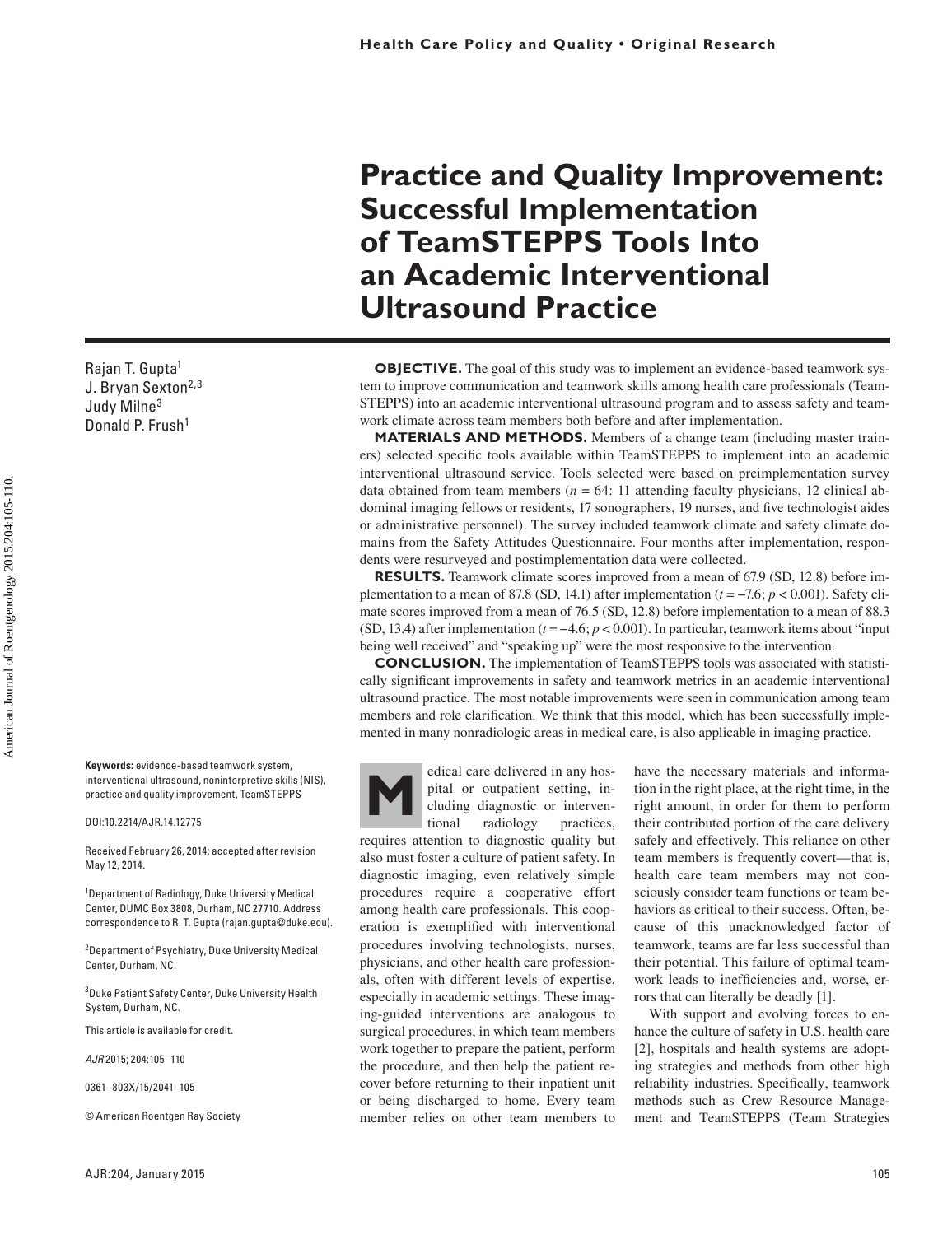### **Gupta et al.**

| Variable                                                                                                                                   | <b>Before</b><br>Implementation | After<br>Implementation | р       |
|--------------------------------------------------------------------------------------------------------------------------------------------|---------------------------------|-------------------------|---------|
| Teamwork climate scale score                                                                                                               | 67.9(12.8)                      | 87.8 (14.1)             | < 0.001 |
| Sonographer input is well received in this clinical area.                                                                                  | 4.5(1.1)                        | 4.9(0.6)                | 0.022   |
| Nurse input is well received in this clinical area. <sup>a</sup>                                                                           | 3.0(1.6)                        | 4.4(1.2)                | < 0.001 |
| In this clinical area, it is difficult to speak up if I perceive a problem with patient care. <sup>a</sup>                                 | 4.3(1.2)                        | 2.4(1.7)                | < 0.001 |
| Disagreements in this clinical area are resolved appropriately (i.e., not who is right, but what is best<br>for the patient). <sup>a</sup> | 4.4(1.1)                        | 4.5(1.0)                | 0.619   |
| I have the support I need from other personnel to care for patients. <sup>a</sup>                                                          | 4.4(1.1)                        | 4.9(0.5)                | 0.002   |
| It is easy for personnel here to ask questions when there is something that they do not understand. <sup>a</sup>                           | 4.4(1.1)                        | 4.8(0.6)                | 0.007   |
| The physicians and sonographers here work together as a well-coordinated team.                                                             | 4.4(1.2)                        | 4.9(0.5)                | 0.003   |
| The physicians and nurses here work together as a well-coordinated team. <sup>a</sup>                                                      | 4.4(1.1)                        | 4.8(0.7)                | 0.039   |
| The physicians, sonographers, and nurses here work together as a well-coordinated team.                                                    | 4.5(0.9)                        | 4.8(0.7)                | 0.1     |
| Safety climate scale score                                                                                                                 | 76.5 (12.8)                     | 88.3 (13.4)             | < 0.001 |
| I would feel safe being treated here as a patient. <sup>a</sup>                                                                            | 4.5(0.9)                        | 4.8(0.6)                | 0.033   |
| Medical errors are handled appropriately in this clinical area. <sup>a</sup>                                                               | 4.6(0.9)                        | 4.8(0.6)                | 0.243   |
| I know the proper channels to direct questions regarding patient safety in this clinical area. <sup>a</sup>                                | 4.2(1.2)                        | 5.0(0.3)                | < 0.001 |
| I receive appropriate feedback about my performance. <sup>a</sup>                                                                          | 3.6(1.6)                        | 4.4(1.1)                | 0.003   |
| In this clinical area, it is difficult to discuss errors. <sup>a</sup>                                                                     | 2.9(1.5)                        | 2.4(1.6)                | 0.114   |
| I am encouraged by my colleagues to report any patient safety concerns I may have. <sup>a</sup>                                            | 4.6(1.0)                        | 4.7(0.8)                | 0.456   |
| The culture in this clinical area makes it easy to learn from the errors of others. <sup>a</sup>                                           | 3.9(1.1)                        | 4.5(1.1)                | 0.004   |

## **TABLE 1: Survey Scales and Items on Teamwork and Safety Climate, Before and After Implementation of TeamSTEPPS**

Note—Except for *p* values, data are mean (SD) scores. *p* < 0.05 is statistically significant.

aDenotes a scaled item.

and Tools to Enhance Performance and Patient Safety) are being adopted in a variety of settings and, in some cases, as hospitalwide standards for communication and collaboration [3]. As a result of required culture of safety analyses, health care organizations are turning to new methods to improve the effectiveness of their teams and to improve outcomes for their patients.

TeamSTEPPS is a curriculum that was developed through collaboration between the Department of Defense and the Agency for Healthcare Research and Quality and is backed by over 25 years of research associated with teams and team performance in high-risk industries [4]. Particularly, the National Aeronautics and Space Administration and the Department of Defense paved the path to teamwork as a solution to error when they performed detailed analyses of aviation-related crashes in the 1980s [5–7]. Through this in-depth analysis, they concluded that many aviation tragedies occurred because of communication failures, inadequate resource or workload management, and hierarchic boundaries [1]. By changing the dynamic in the cockpit and using prescribed communication and coordination methods, aviation disasters were markedly curbed. TeamSTEPPS is unique in that it not only describes how to improve health care quality and patient safety through teamwork, but it also provides guidance for the implementation process and instructional resources [4]. Besides improvement in safety and teamwork culture, there are some additional tangible benefits of TeamSTEPPS that have been shown, such as a 16% reduction in nursing turnover rate [1] and 19% increase in operating room employee satisfaction [8].

Duke University Health System has been a national training site for the Agency for Healthcare Research and Quality Team-STEPPS model of teamwork training since 2005, and training has occurred in anesthesiology, the operating suite, and the neonatal ICU, to name a few. However, to date, the model had not been implemented in the Department of Radiology. Moreover, to our knowledge, there has been no systematic study of the impact of this model focused on radiology practice. Therefore, the purpose of this investigation was to assess the need for and impact after introduction and implementation of the Team-STEPPS model into an interventional radiology ultrasound practice in an academic radiology department.

# **Materials and Methods**

This study is HIPAA compliant and was deemed as exempt from review from our local institutional review board. The interventional ultrasound suite at our institution is the site where we perform procedures using sonographic guidance, with representative cases including tissue biopsies (e.g., thyroid, liver, and abdominal and pelvic softtissue masses), ultrasound-guided thrombin injections for arterial pseudoaneurysms, and fluid aspirations (e.g., paracenteses and abscess drainages). This suite was opened in 1995 when a shift in our practice was made from CT to ultrasound as the primary form of imaging guidance for procedures [9, 10]. Part of the reason for this switch was the ability to have real-time guidance and visualization of the needle, lack of ionizing radiation, and cost effectiveness [11]. The suite is staffed daily by an attending faculty physician from the division of abdominal imaging, a clinical fellow or resident, a dedicated sonographer, a registered nurse, and a technologist aide.

In October 2010, the planning phase of the TeamSTEPPS project began and members of the team (referred to as the "change team") included those from the department of radiology (vice chair for safety and quality, radiology safety officer, abdominal imaging radiologist, nurse manager, chief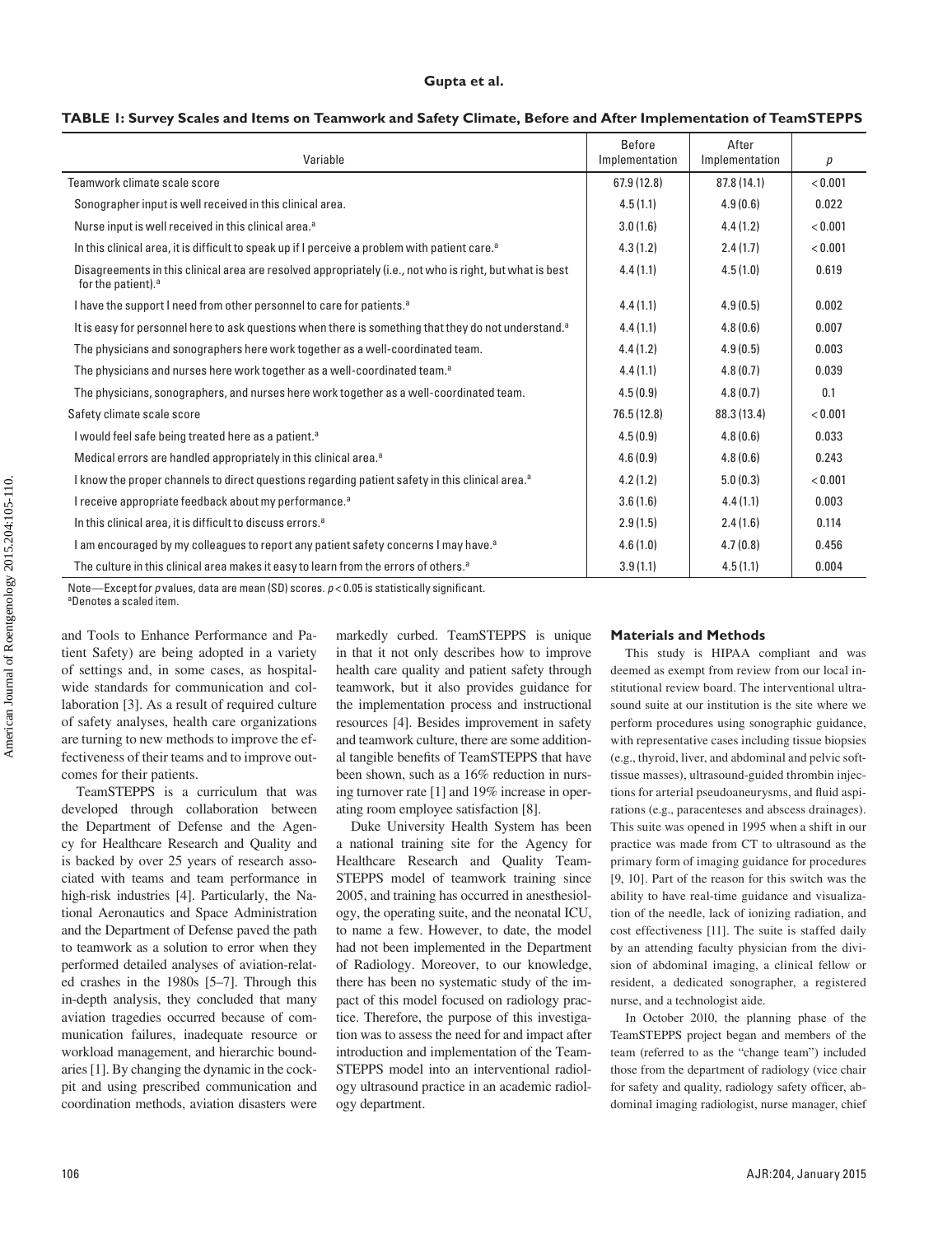| Teachable Learnable Skill | <b>Barriers</b>                                   | Tools                      | <b>Outcomes</b>         |
|---------------------------|---------------------------------------------------|----------------------------|-------------------------|
| Leadership                | Hierarchic culture                                | <b>Briefs</b>              | Shared mental model     |
|                           | Lack of resources or information                  | <b>Huddlers</b>            | Adaptability            |
|                           | Ineffective communication                         | <b>Debriefs</b>            | <b>Team orientation</b> |
|                           | Conflict                                          | <b>Conflict resolution</b> | Mutual trust            |
| Situation monitoring      | Time                                              | <b>STEP</b> <sup>a</sup>   | Situation awareness     |
|                           | <b>Distractions</b>                               | Cross monitoring           |                         |
|                           | Workload                                          |                            |                         |
|                           | Fatique                                           |                            |                         |
|                           | Misinterpretation of data                         |                            |                         |
|                           | Failure to share information                      |                            |                         |
| Mutual support            | <b>Defensiveness</b>                              | Feedback                   | Team performance        |
|                           | <b>Conventional thinking</b>                      | Advocacy and assertion     |                         |
|                           | Workload                                          | Two-challenge rule         |                         |
|                           | Misinterpretation of cues                         | CUS <sup>b</sup>           |                         |
|                           | Lack of role clarity                              | DESC script <sup>c</sup>   |                         |
|                           |                                                   | Collaboration              |                         |
| Communication             | Varying communication styles                      | SBAR <sup>d</sup>          | Patient safety          |
|                           | Conflict                                          | Call-out                   |                         |
|                           | Lack of coordination and follow-up with coworkers | Check-back                 |                         |
|                           | <b>Distractions</b>                               | Handoff                    |                         |
|                           | Fatigue                                           |                            |                         |

# **TABLE 2: Key Components of TeamSTEPPS, Barriers Addressed by Each Skill or Technique, Tools Available for Implementation, and Anticipated Outcomes**

Note—Table has been modified from the TeamSTEPPS core curriculum [3].

<sup>a</sup>The STEP process involves ongoing monitoring of the status of the patient, <u>t</u>eam members, <u>e</u>nvironment, and progress toward the goal.

b"CUS" refers to a technique that provides another framework for conflict resolution, advocacy, and mutual support. "CUS" stands for I am concerned, I am

uncomfortable, and there is a safety issue.

 $\epsilon^\alpha$ DESC" is a mnemonic for describe the specific situation, express your concerns about the action, suggest other alternatives, and consequences should be stated. d"SBAR" provides a standardized framework for members of the health care team to communicate about a patient's condition. This mnemonic stands for situation,

background, assessment, and recommendation.

ultrasound technologist, ultrasound supervisor, and senior chief technologist) and from the Duke University Health System (strategic services associate and patient safety officer). The change team met throughout the course of the project to determine which questions would be asked of team members who work within the interventional ultrasound suite before and after implementation of TeamSTEPPS, which team members should be surveyed, which elements of TeamSTEPPS should be focused on and the optimal means by which to educate team members, and the course of action once postimplementation survey results were available.

Of the several safety culture survey instruments in the literature, the Safety Attitudes Questionnaire is widely used, has good psychometric properties [12], and is associated with clinical outcomes [13–17]. The Safety Attitudes Questionnaire scales used for this study were the complete teamwork climate and safety climate domains, including a few additional items to accommodate the role of sonographers. All items are detailed in Table 1. Each item is rated on a 5-point Likert scale ranging from disagree strongly to agree strongly. Items included such statements as, "The physicians and nurses here work together as a well-coordinated team," or "In this clinical area, it is difficult to discuss errors." Using the standard and published technique, the teamwork and safety climate scale scores were calculated as the percentage of respondents within a clinical area that had a mean equivalent across the scaled items of "agree slightly or strongly," which is also known as the "percentage positive" [18, 19].

Pre- and postintervention scale scores were benchmarked against published operating room norms for teamwork climate [20] and safety climate [21]. Team members surveyed included 11 attending faculty physicians from the division of abdominal imaging, 12 clinical abdominal imaging fellows or residents, 17 sonographers, 19 nurses, and five technologist aides or administrative personnel, for a total of 64 respondents. This preimplementation survey was performed in December 2010. After the results of the preimplementation survey were collected, the change team met to discuss the results and to determine the appropriate tools available within TeamSTEPPS to be used to address the issues identified by the survey data.

On the basis of the preimplementation survey results, we determined that improving communication among all team members and role clarification were of paramount importance. As such, the tools available within the context of TeamSTEPPS (Table 2) modified for implementation in interventional ultrasound were as follows: first, before the procedure, all interventional days were to begin with preprocedure briefings with all members of the care team, initiated by the physicians; second, during the procedure, the statement, "I need clarity" was used to "stop the line" (i.e., stop all activity within the room by all individuals because of a patient safety concern from any team mem-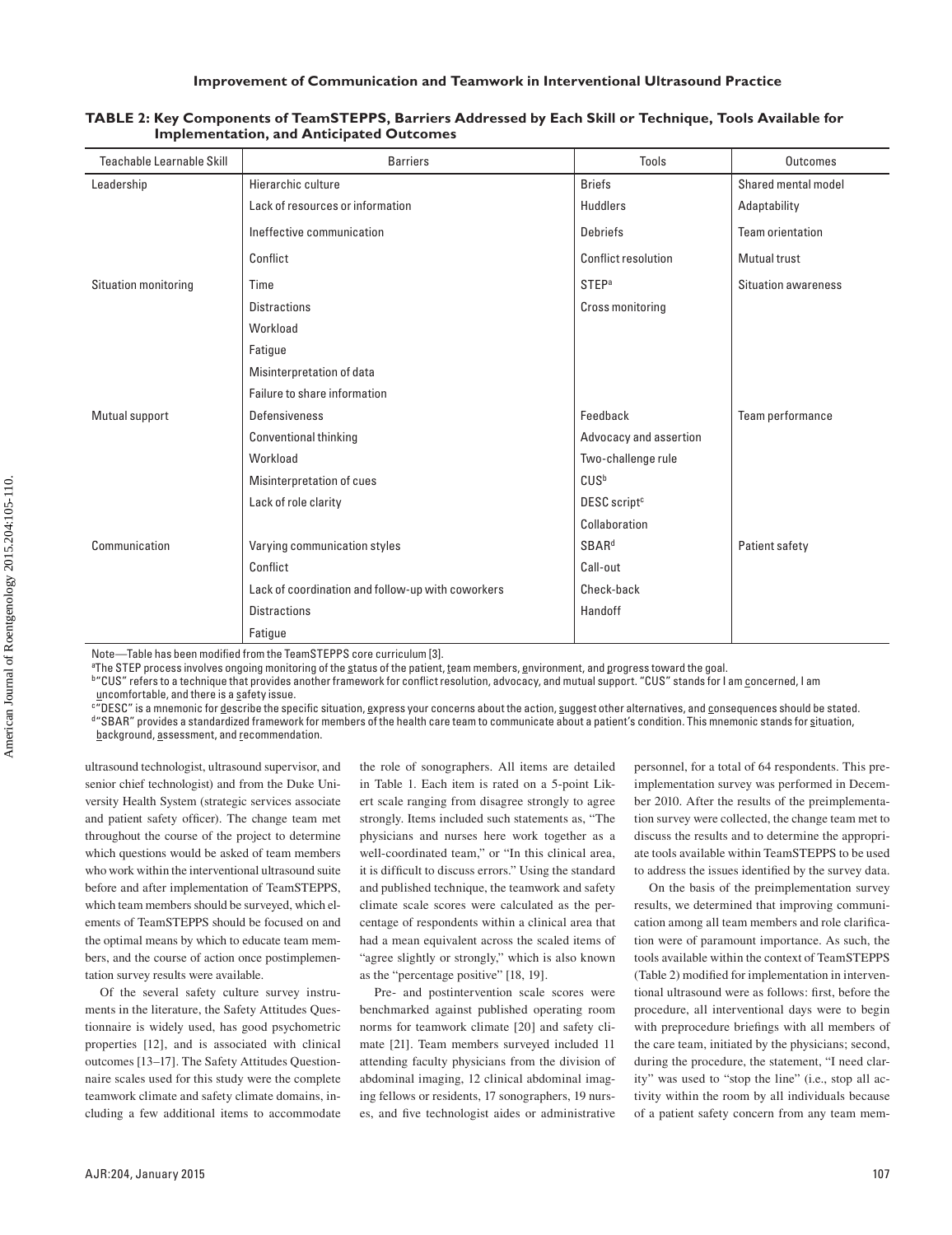

**Fig. 1—**Scaled scores before and after intervention for interventional ultrasound (IU) benchmarked against published operating room norms for percentage positive teamwork climate. Adapted with permission from Wolters Kluwer Health (Sexton JB, Makary MA, Tersigni AR, et al. Teamwork in the operating room: frontline perspectives among hospitals and operating room personnel. *Anesthesiology* 2006; 105:877–884).



**Fig. 2—**Scaled scores before and after intervention for interventional ultrasound (IU) benchmarked against published operating room norms for percentage positive safety climate. Adapted with permission from Wolters Kluwer Health (Makary MA, Pronovost PJ, Sexton JB, Millman EA, Freischlag JA. Patient safety in surgery. *Ann Surg* 2006; 243:628–635).

ber); and third, after the procedure, there was an optional postprocedure debriefing that could be called for by any member of the team as part of the observation or debriefing process.

The implementation of these tools was accomplished by a structured debriefing of the survey results to all groups surveyed, followed by a demonstration of the targeted TeamSTEPPS tools and the rationale for why these tools were being implemented. Members of the change team were present during all of these debriefings; more important, members of the change team were present at meetings attended by people of different ranks or groups (i.e., when presenting to faculty, the nurse manager, chief ultrasound technologist, and ultrasound supervisor were present along with the abdominal imaging radiologist on the change team). This process occurred between January and February 2011.

From February through June 2011, the interventional ultrasound suite was run using the new rules and tools set forth as part of the Team-STEPPS concept. A postimplementation survey was then performed in June 2011. Data and feedback were analyzed in aggregate to minimize the ability for an individual's response to be identifiable. Two-tailed *t* tests were performed on the teamwork climate and safety climate scale scores, as well as their individual items using statistical software (SPSS for Windows, version 21.0, IBM).

#### **Results**

A total of 46 individuals (71.9%) completed surveys before implementation and 63 individuals (98.4%) filled out surveys after implementation. Teamwork climate scores improved from a mean of 67.9 (SD, 12.8) before implementation to a mean of 87.8 (SD, 14.1) after implementation ( $t = -7.6$ ;  $p < 0.001$ ). This mean difference translates to a percentage positive of 30.6% reporting good teamwork climate in the preimplementation survey and 78.9% reporting good teamwork climate in the postimplementation survey (Fig. 1). Safety climate scores improved from a mean of 76.5 (SD, 12.8) before implementation to a mean of 88.3 (SD, 13.4) after implementation (*t* = −4.6; *p* < 0.001). Here, the mean difference translates to a percentage positive of 61.2% reporting good safety climate in the preimplementation survey and 84.2% reporting good safety climate in the postimplementation survey (Fig. 2). Of the 16 individual teamwork and safety-related items (nine regarding teamwork and seven regarding safety), 11 questions (68.8%) improved statistically significantly from before to after implementation (Table 1).

Notable teamwork climate improvements included, "Physicians and sonographers here work together as a well-coordinated team" (from 75.0% agreement to 94.7% agreement;  $p = 0.003$ ), "Nursing input is well-received in this clinical area" (from 34.7% agreement to 81.1% agreement;  $p < 0.001$ ), and "In this clinical area, it is difficult to speak up if I perceive a problem with patient care" (from 69.4% agreement to only 25.5% agreement;  $p < 0.001$ ).

Notable safety climate item improvement included, "The culture in this clinical area makes it easy to learn from the errors of others" (from 47.9% agreement to 80.7% agree-

ment;  $p = 0.004$ ), "I receive appropriate feedback about my performance" (from 51.0% agreement to 73.7% agreement;  $p = 0.003$ ), and "I would feel safe being treated here as a patient" (from 77.1% agreement to 91.2% agreement;  $p = 0.033$ ).

#### **Discussion**

To address the culture of safety and teamwork against the backdrop of growing complexity and increasing volume of patient procedures, we undertook the process of implementing specific TeamSTEPPS tools in our interventional ultrasound suite daily workflow. We found significant improvements not only in teamwork climate but also in the safety climate norms and behaviors reported by our respondents. More specifically, the teamwork climate components of "input being well received" and "speaking up" improved the most, indicating that there is more psychologic safety for finding your voice in interventional ultrasound after implementation. This culture of safety and related teamwork is of critical importance, especially in the current environment of health care delivery, in which outcomes-based metrics are being used with greater frequency and for which there are attendant needs for health care professionals, health care teams, group practices, and hospitals to document performance, including programmatic improvements for safe and effective treatment of patients.

One of the critical elements for the successful implementation of these tools was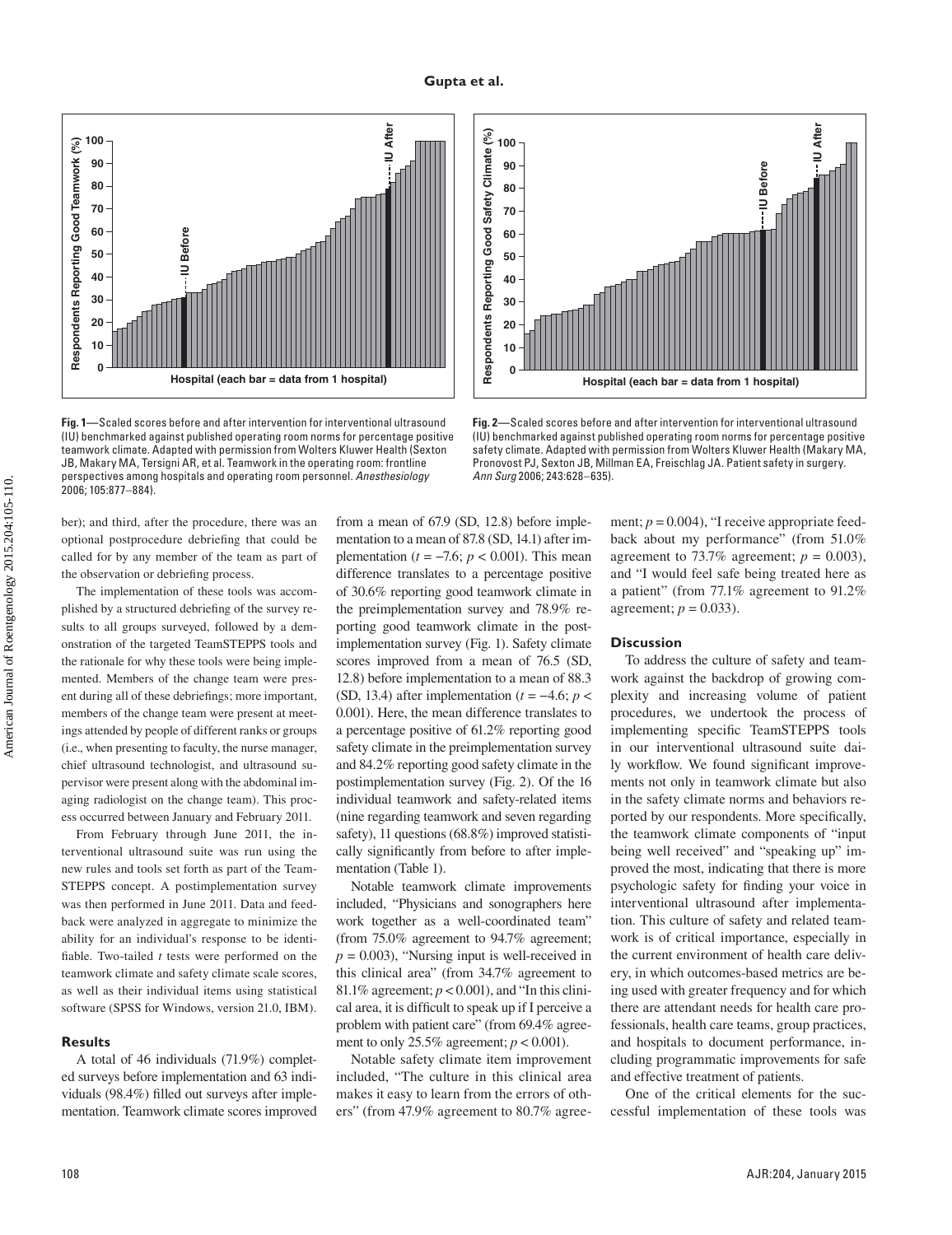## **Improvement of Communication and Teamwork in Interventional Ultrasound Practice**

a change team that included members from the department of radiology, including physician leadership, and from the health system to foster collaboration. The need for strong physician leadership has been described in prior work as being an absolute requirement for successful clinical change. Without it, it can be perceived that nurses and others are left to push change up the hierarchy, which is, predictably, less successful [1]. In addition, there were representatives from all key areas (i.e., physicians, sonographers, nurses, and patient safety advocates) who were empowered to speak freely on behalf of their respective groups. It also became clear that open communication and mutual respect in change team meetings was essential to effecting change and that all change team members had to feel that the group was striving toward a common goal. The fact that the change team felt this way made for an easier implementation to the team members in this area who could feel that these changes were going to make their days simpler and safer for all involved [1]. Finally, with regard to teaching and implementation of the TeamSTEPPS tools, members from all groups needed to be available to deploy implementation strategies to other groups (i.e., physicians to sonographers, nurses to physicians, and so forth).

Psychologic safety improvements revolved around the ability of an individual to feel comfortable asking questions during procedures and knowing what to do if an individual on the team felt uncomfortable with the course of action being taken. The use of role clarification, whereby each individual was provided with written expectations for their performance and job duties, likely led to some of the statistically significant improvements in the perception of safety and teamwork between the pre- and postimplementation responses. In addition, by "breaking down barriers" and attempting to remove any perceived hierarchy, team members stated they felt that the interventional ultrasound suite was a place that they would feel comfortable being treated as patients.

Many of the health care teamwork implementations have been focused on emergency departments, ICUs, and operating rooms [1, 4, 8, 20]; however, the strategies and tools available in TeamSTEPPS were designed to be applied to any clinical setting. At Duke University Medical Center, the use of TeamSTEPPS practices is expanding, and the implementation of tools available as part of the Team-STEPPS program has helped to statistically

significantly improve health care worker assessments of safety and teamwork across a wide range of team members in a busy academic interventional ultrasound practice.

Our study does have certain limitations. First, the preimplementation survey response rate was lower than that after implementation. Nevertheless, both administrations achieved the minimum requirement of 60% for interpretation over time [22]. Surveys of this kind are an attempt to capture the consensus views of health care workers at that point in time. Even with some changes in respondents, which is typical in most clinical areas, the use of minimum thresholds for representative and interpretable data are used to ensure an accurate reflection of the consensus view of the respondents; in our study, the consensus view appears to have improved significantly. Although we acknowledge that this is not ideal for comparison of data, we also think that the increased participation in the postimplementation survey indicates a level of engagement that corresponds with the improvement found. In other words, we think that this indicates that team members "bought in" to the concept of TeamSTEPPS after seeing how it impacted their clinical practice, and we think that this is key reason for the success of this program. A testament to this is that the tools implemented remain a part of our daily routine in this work area as of the writing of this manuscript.

Second, data were analyzed in aggregate to minimize the ability to link survey responses to individuals and to preserve statistical power based on the total possible number of respondents in interventional ultrasound; a potential area for future research could be to assess how metrics changed within and across these groups of individuals. Third, our results reflect the implementation of TeamSTEPPS tools in only one interventional area within our department. Theoretically, other areas in which interventional procedures are done could have different results; of note, some of these tools are being implemented in these other areas on the basis of the success of the program in the interventional ultrasound suite.

Next, outcomes of interest here were health care worker assessments of teamwork and safety before and after implementation of TeamSTEPPS tools. An avenue for future research could be how these attitude changes for team members affect specific behaviors as they relate to patient care, workflow, reducing medical errors, and so forth. Finally, in looking at our preimplementation safety climate results, one could suggest that there was no need for intervention to get a score of greater than 60% even higher. That said, it was the teamwork climate results that prompted the implementation of Team-STEPPS tools, and as shown by the benchmarking data from Figure 1, the teamwork scores left a great deal to be desired from preimplementation.

In addition to showing how TeamSTEPPS tools can be successfully implemented into a radiology practice, another reason that we think this study is potentially valuable is that it can provide a blueprint for how the American Board of Radiology's Practice and Quality Improvement (PQI) program can lead to meaningful change within one's practice. PQI is part four of maintenance of certification now required for all time-limited certificate holders, and three such PQI projects need to be completed in each 10-year cycle. The key elements of a successful PQI project are defining a question, obtaining preimplementation data, creating a plan to implement changes according to the data, obtaining postimplementation data, performing data analysis, and, finally, assessing whether and how meaningful practice and quality improvement was achieved.

In summary, a targeted implementation of TeamSTEPPS tools was associated with a statistically significant improvement in safety and teamwork metrics in an academic interventional ultrasound radiology practice.

#### **Acknowledgments**

We thank the other members of the change team, without whom this study could not have been possible: Laura Baumeister, R. Lee Cothran, Jr., Betsy Brown, Ed Labajetta, Sonja Shotwell, and Maryanne Zabrycki. We also thank all of the team members in the interventional ultrasound suite at Duke University Medical Center who have truly bought into these changes and made this a successful endeavor.

#### **References**

- [1](http://www.ajronline.org/action/showLinks?pmid=15465961&crossref=10.1136%2Fqshc.2004.010033&citationId=p_1). Leonard M, Graham S, Bonacum D. The human factor: the critical importance of effective teamwork and communication in providing safe care. *Qual Saf Health Care* 2004; 13:i85–i90
- 2. The Joint Commission. Leadership standards LD.03.01.01: leaders create and maintain a culture of safety and quality throughout the hospital. The Joint Commission website. www.jointcommission. org/assets/1/6/Pre-PubsLD.03.01.01HAP.pdf. Accessed September 26,2014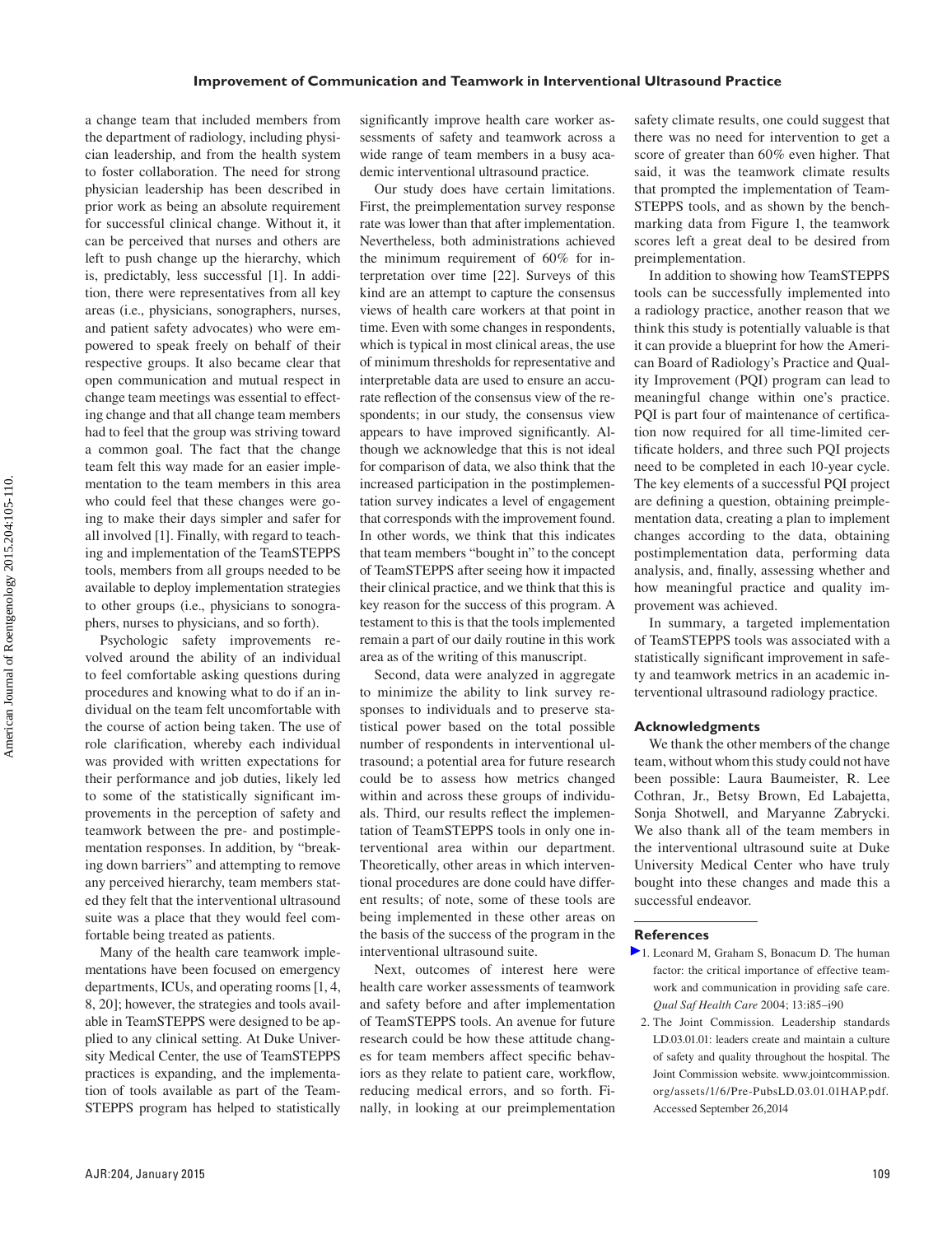# **Gupta et al.**

- 3. TeamSTEPPS 2.0: Core Curriculum. Agency for Healthcare Research and Quality, Rockville, MD. www.ahrq.gov/professionals/education/curriculumtools/teamstepps/instructor/index.html. Published March 2014. Accessed September 26, 2014
- the perioperative setting. *AORN J* 2007; 86:18–22
- 5. Helmreich RL, Hines WE, Wilhelm JA. *Common issues in human factors and automation use: data from line audits at three airlines—technical report 96-1.* Austin, TX: NASA/University of Texas/FAA, 1996
- 6. Helmreich RL. Managing human error in aviation. *Sci Am* 1997; 276:62–67
	- 7. Helmreich RL, Foushee HC. Why crew resource management? Empirical and theoretical bases of human factors training in aviation. In: Wiener E, Kanki B, Helmreich R, eds. *Cockpit resource management*. San Diego, CA: Academic Press, 1993:3–45
- 8. Makary MA, Sexton JB, Freischlag JA, et al. Operating room teamwork among physicians and nurses: teamwork in the eye of the beholder. *J Am Coll Surg* 2006; 202:746–752
- [9](http://www.ajronline.org/action/showLinks?pmid=9609893&crossref=10.1148%2Fradiology.207.3.9609893&citationId=p_9). Sheafor DH, Paulson EK, Simmons CM, DeLong DM, Nelson RC. Abdominal percutaneous inter-

ventional procedures: comparison of CT and US guidance. *Radiology* 1998; 207:705–710

- [1](http://www.ajronline.org/action/showLinks?pmid=8946535&crossref=10.1148%2Fradiographics.16.6.8946535&citationId=p_10)0. Dodd GD III, Esola CC, Memel DS, et al. Sonography: the undiscovered jewel of interventional radiology. *RadioGraphics* 1996; 16:1271–1288
- 4. Clancy CM. TeamSTEPPS: optimizing teamwork in 11. Kliewer MA, Sheafor DH, Paulson EK, Helsper RS, Hertzberg BS, Nelson RC. Percutaneous liver biopsy: a cost-benefit analysis comparing sonographic and CT guidance. *AJR* 1999; 173:1199–1202
	- [1](http://www.ajronline.org/action/showLinks?pmid=16584553&crossref=10.1186%2F1472-6963-6-44&citationId=p_12)2. Sexton JB, Helmreich RL, Neilands TB, et al. The Safety Attitudes Questionnaire: psychometric properties, benchmarking data, and emerging research. *BMC Health Serv Res* 2006; 6:44
	- [1](http://www.ajronline.org/action/showLinks?pmid=12627011&crossref=10.1097%2F01.CCM.0000056183.89175.76&citationId=p_13)3. Thomas EJ, Sexton JB, Helmreich RL. Discrepant attitudes about teamwork among critical care nurses and physicians. *Crit Care Med* 2003; 31:956–959
	- 14. Colla JB, Bracken AC, Kinney LM, et al. Measuring patient safety climate: a review of surveys. *Qual Saf Health Care* 2005; 14:364–366
	- survey: reliability of results from a multicenter ICU survey. *Qual Saf Health Care* 2005; 14:273–278
	- [1](http://www.ajronline.org/action/showLinks?pmid=16775621&crossref=10.1038%2Fsj.jp.7211556&citationId=p_16)6. Sexton JB, Holzmueller CG, Pronovost PJ, et al. [2](http://www.ajronline.org/action/showLinks?pmid=16076784&crossref=10.1136%2Fqshc.2005.015180&citationId=p_22)2. Pronovost P, Sexton B. Assessing safety culture: Variation in caregiver perceptions of teamwork climate in labor and delivery units. *J Perinatol*

2006; 26:463–470

- [1](http://www.ajronline.org/action/showLinks?pmid=17351834&crossref=10.1007%2Fs11606-007-0114-7&citationId=p_17)7. Modak I, Sexton JB, Lux TR, et al. Measuring safety culture in the ambulatory setting: the safety attitudes questionnaire—ambulatory version. *J Gen Intern Med* 2007; 22:1–5
- 18. Pronovost PJ, Thompson DA, Holzmueller CG, et al. Defining and measuring patient safety. *Crit Care Clin* 2005; 21:1–19
	- 19. Sexton JB, Thomas EJ, Pronovost P. The context of care and the patient care team: the safety attitudes questionnaire. In: Proctor PR, Compton WD, Grossman JH, Fanjiang G, eds. *Building a better delivery system: a new engineering/health care partnership*. Washington, DC: National Academies Press, 2005:119–124
- [2](http://www.ajronline.org/action/showLinks?pmid=17065879&crossref=10.1097%2F00000542-200611000-00006&citationId=p_20)0. Sexton JB, Makary MA, Tersigni AR, et al. Teamwork in the operating room: frontline perspectives among hospitals and operating room personnel. *Anesthesiology* 2006; 105:877–884
- [1](http://www.ajronline.org/action/showLinks?pmid=16076792&crossref=10.1136%2Fqshc.2005.014316&citationId=p_15)5. Kho ME, Carbone JM, Lucas J, et al. Safety climate 21. Makary MA, Pronovost PJ, Sexton JB, Millman EA, Freischlag JA. Patient safety in surgery. *Ann Surg* 2006; 243:628–635
	- guidelines and recommendations. *Qual Saf Health Care* 2005; 14:231–233

# FOR YOUR INFORMATION

This article is available for CME and Self-Assessment (SA-CME) credit that satisfies Part II requirements for maintenance of certification (MOC). To access the examination for this article, follow the prompts associated with the online version of the article.